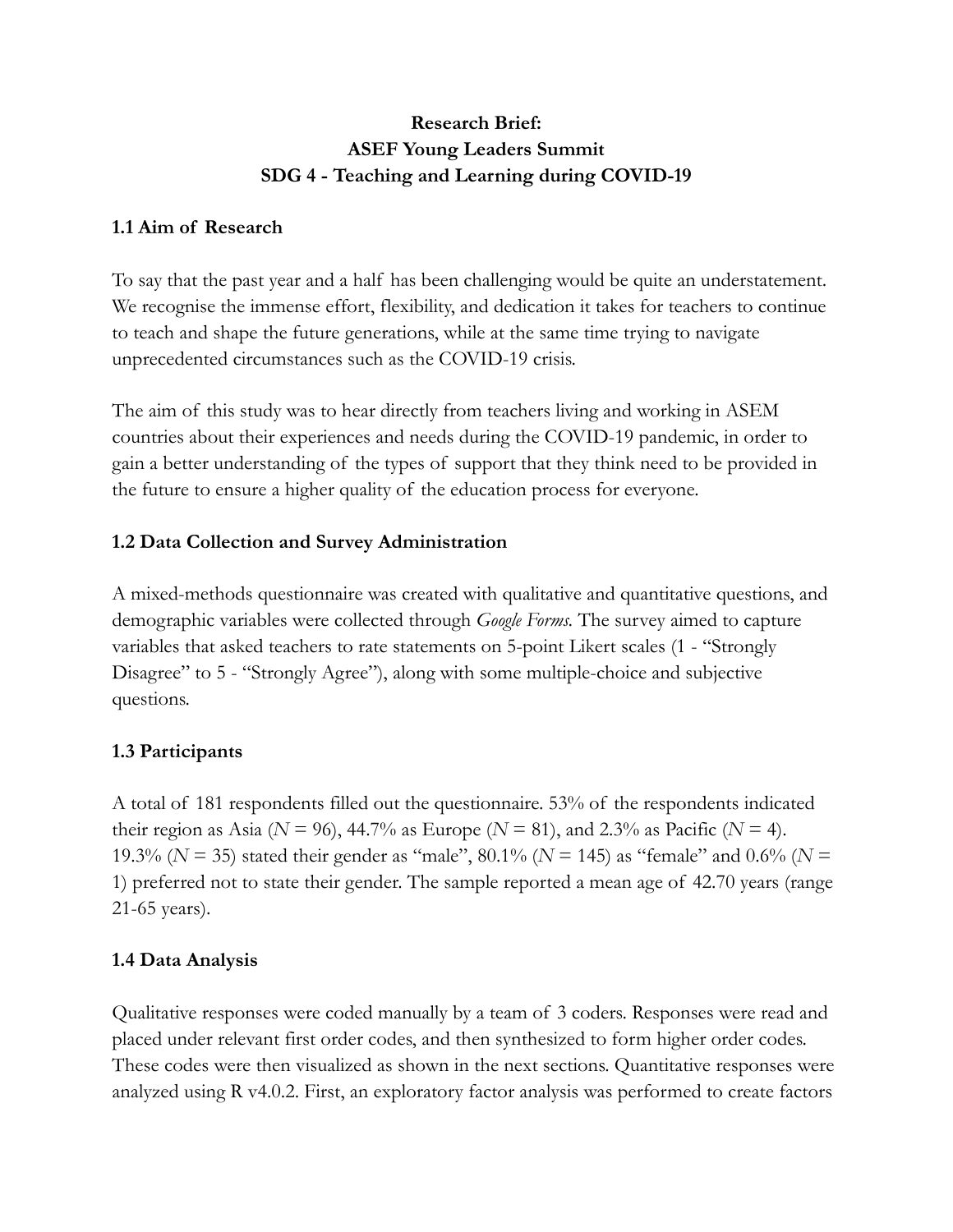within the Likert-scale response-type questions (see Appendix 1 for factor structure). After creation of factors, their scores were calculated and compared across Asia and Europe using *t*-tests. Finally, Pearson correlations were calculated.

### **1.5 Results**

### **1.5.1 Results from Quantitative Analysis**

As seen from Figure 1, teachers from Asia reported that they received higher support from schools during COVID-19 ( $p < .01$ ) as compared to teachers from Europe. Teachers from Asia also scored significantly higher ( $p < .05$ ) on the perceived ability to communicate with students and parents during COVID -19. Additionally, teachers from Asia reported that they experienced greater positive impact of COVID-19 on their personal skills as compared to teachers from Europe  $(p < .05)$ . Teachers from Asia and Europe, however, scored similarly on their perceived digital literacy skills and communication challenges faced while teaching during COVID-19 (see Appendix 1 to see the items forming these factors).



**Figure 1.** Comparison of scores across Asia and Europe

An analysis of Pearson correlations also revealed that in Asia (see Figure 2), support received from school was positively associated with the perceived digital literacy skills of teachers, their ability to communicate during COVID-19 and the perceived positive impact on their teaching skills. These correlations were low in magnitude for the European sample. The digital literacy skills were also positively correlated with the ability to communicate during COVID-19 and the perceived positive impact of COVID-19 on teacher skills in both Asia and Europe.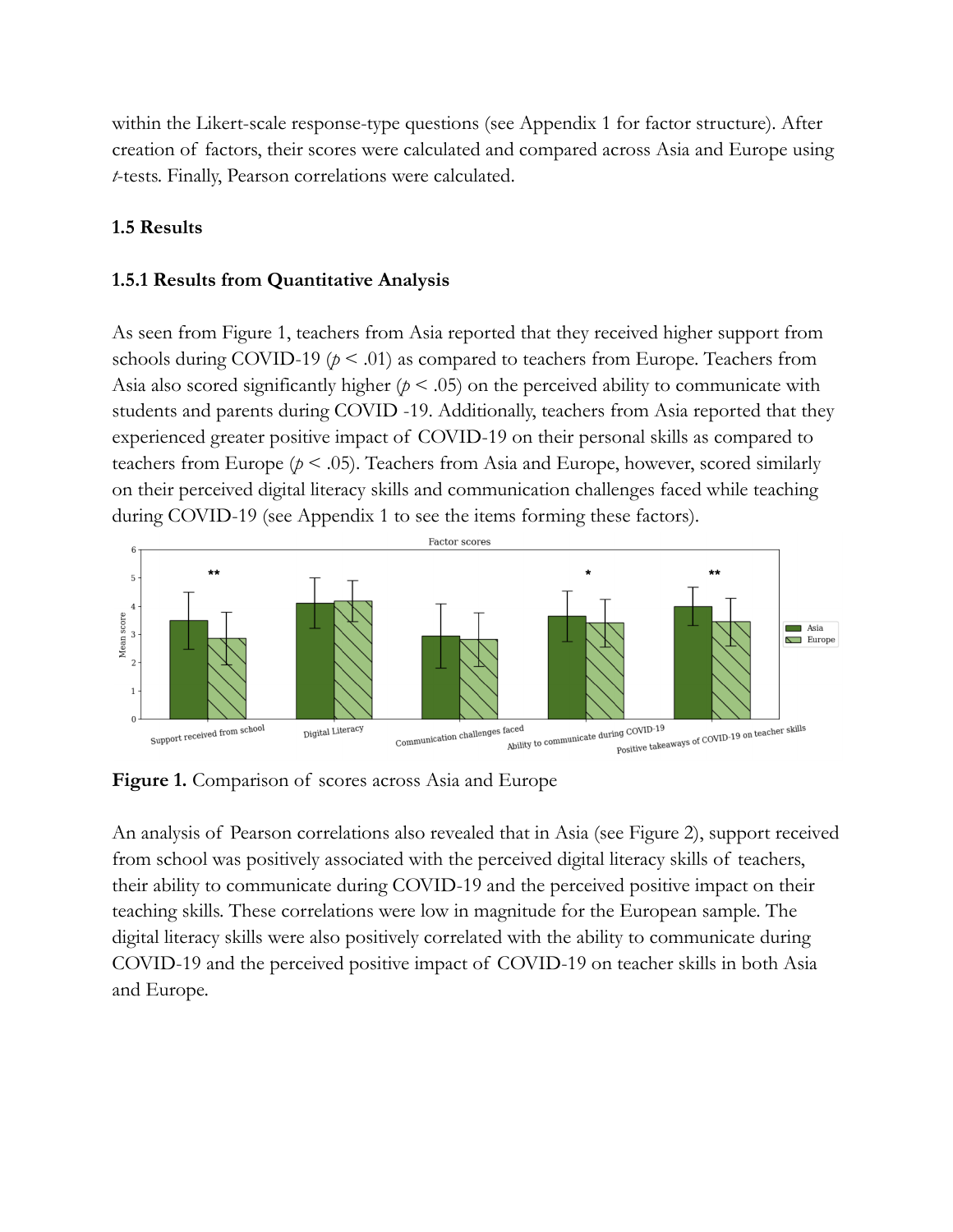

**Figure 2.** Correlations in factor scores (figure on left for Asia, and figure on right for Europe). Blue circles indicate positive correlations and red circles indicate negative correlations, crossed out correlations are not significant.

#### **1.5.2 Results from Qualitative Analysis**

**- Effect of familiarity with digital tools on mental well-being during the pandemic**

Effect of familiarity with digital tools on mental well-



● More than a half of respondents (58%) feel positive about the effect of their familiarity with digital tools on mental wellbeing. About a third said the effect is neutral while 9% of them indicated there as a negative effect on their mental wellbeing.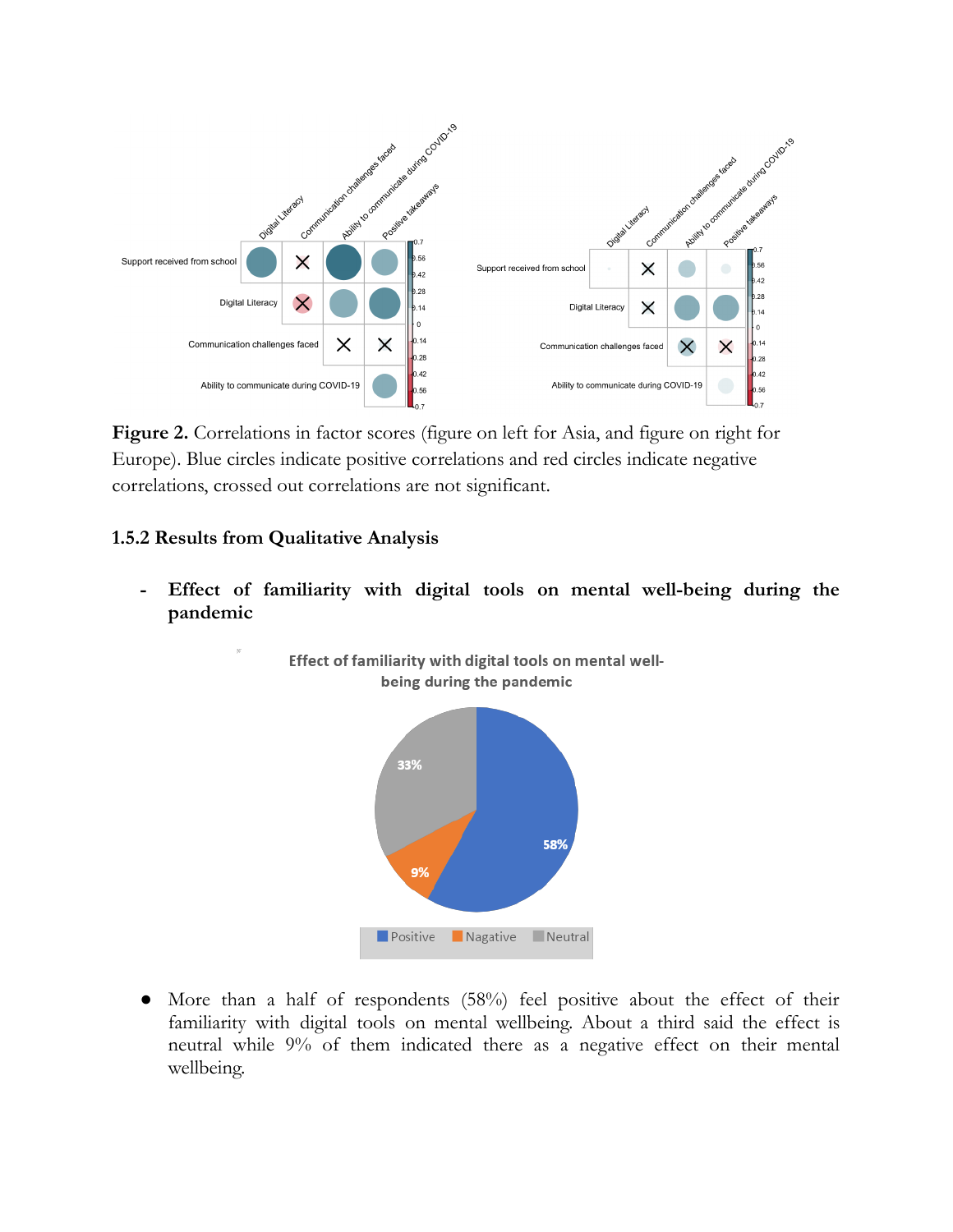- Regional distribution of respondents (Asia and Europe) does not give significant difference. Approximately 53% of those who answered 'positive' are from Asian countries and 45% are from European countries (4% from Australia).
- Likewise, 41% of respondents who answered there was a negative effect are from Asia while the other 59% are from Europe.



### **- Biggest challenges for teaching during COVID-19**

### **Key takeaway from each component**

### 1. Communication

Most teachers (127 of all respondents) who responded the survey indicated communication with students, parents, or their colleagues as one of the major challenge the teaching during the pandemic. The teachers experienced communication challenges at different dimensions, both inside and outside classroom. Inequal access to digital tools is often referred to as a factor that not only hinders effective communication with students, but also limits access to learning of those from economically disadvantaged background. Other key factors mentioned are:

- Difficulty in building leaning relationship with students online
- Lack of students' motivation and engagement (including lack of attendance)
- Lack of resources (e.g., connectivity infrastructure, devices)
- Inequal access to tools/resources (due to students' socio-economic background and lack of financial support)
- Limited time to prepare for transition to online learning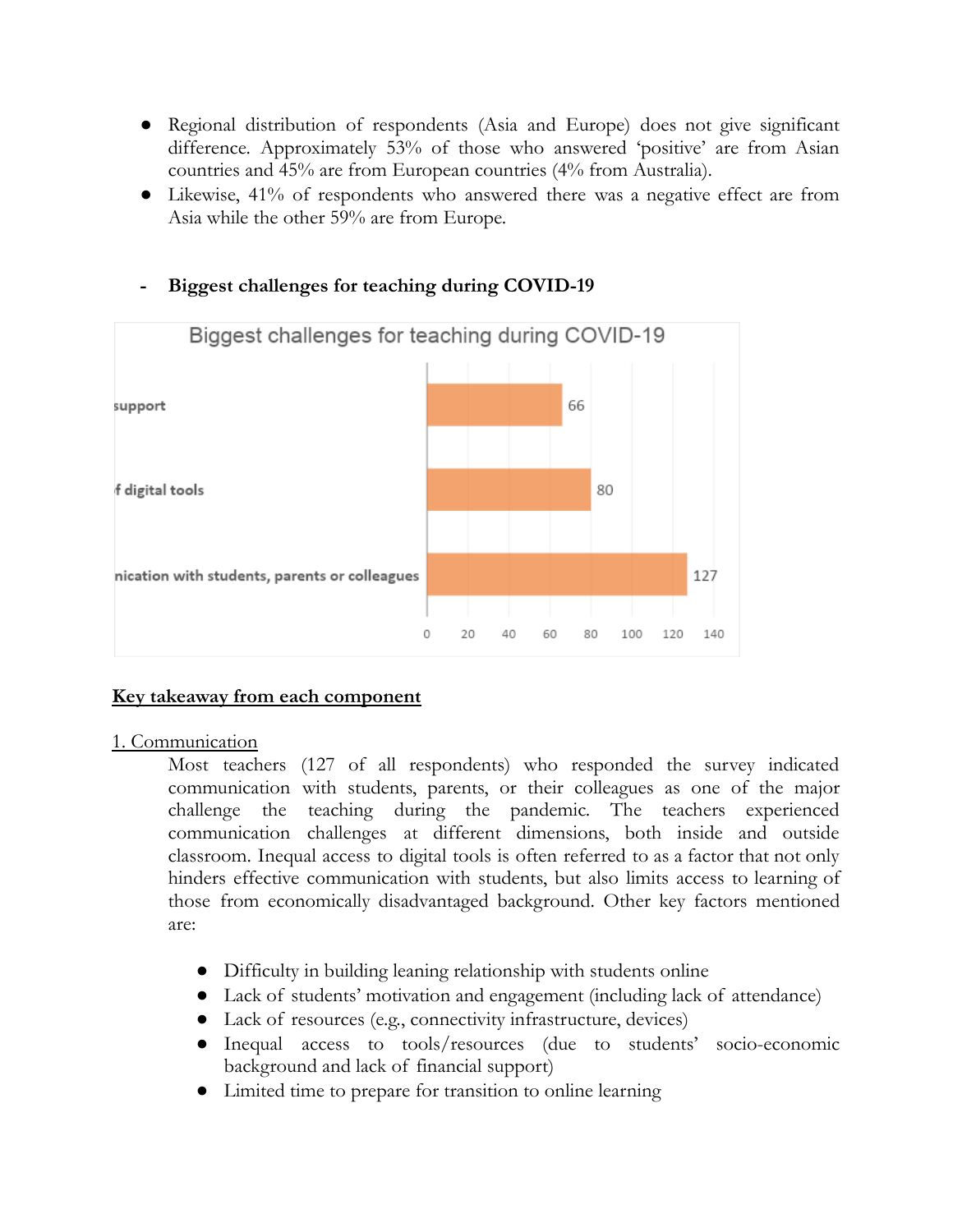### 2. Usage of digital tools

Usage of digital tools was also identified as a major difficulty experienced by teachers. The responses from the survey demonstrate that this is often caused by limited digital skills among teachers themselves, students, and parents. Some respondents highlighted that they were not given sufficient time to train and prepare themselves for online teaching, which often requires different set of knowledge, skills and teaching approaches. In some cases, the lack of stable internet connection serves as a barrier to online learning.

Key causes of challenges:

- Unfamiliarity to digital tools among teachers
- Lack of proper digital training for teachers
- Internet connection
- Lack of digital skills among parents
- Challenge in integrating creative learning activities new tools

### 3. Lack of support

Respondents also highlighted the lack of support system that teachers continue to experience throughout the pandemic period. Some indicate there is limited support system in place at school level to properly manage and administer learning during the pandemic. While some teachers underwent the increase of workload, they raised that their mental stress and wellbeing were not adequately addressed or understood.

Key causes of challenges:

- Lack of adequate management system at school
- Increase of workload
- Lack of effort to understand and address teachers' stress
- Dealing with parents' expectation
- Lack of time and resource to explore teachers' need
- Lack of policy guidance from government authority

Lack of empathy

**- Effect of changed workload on your mental well-being during the pandemic**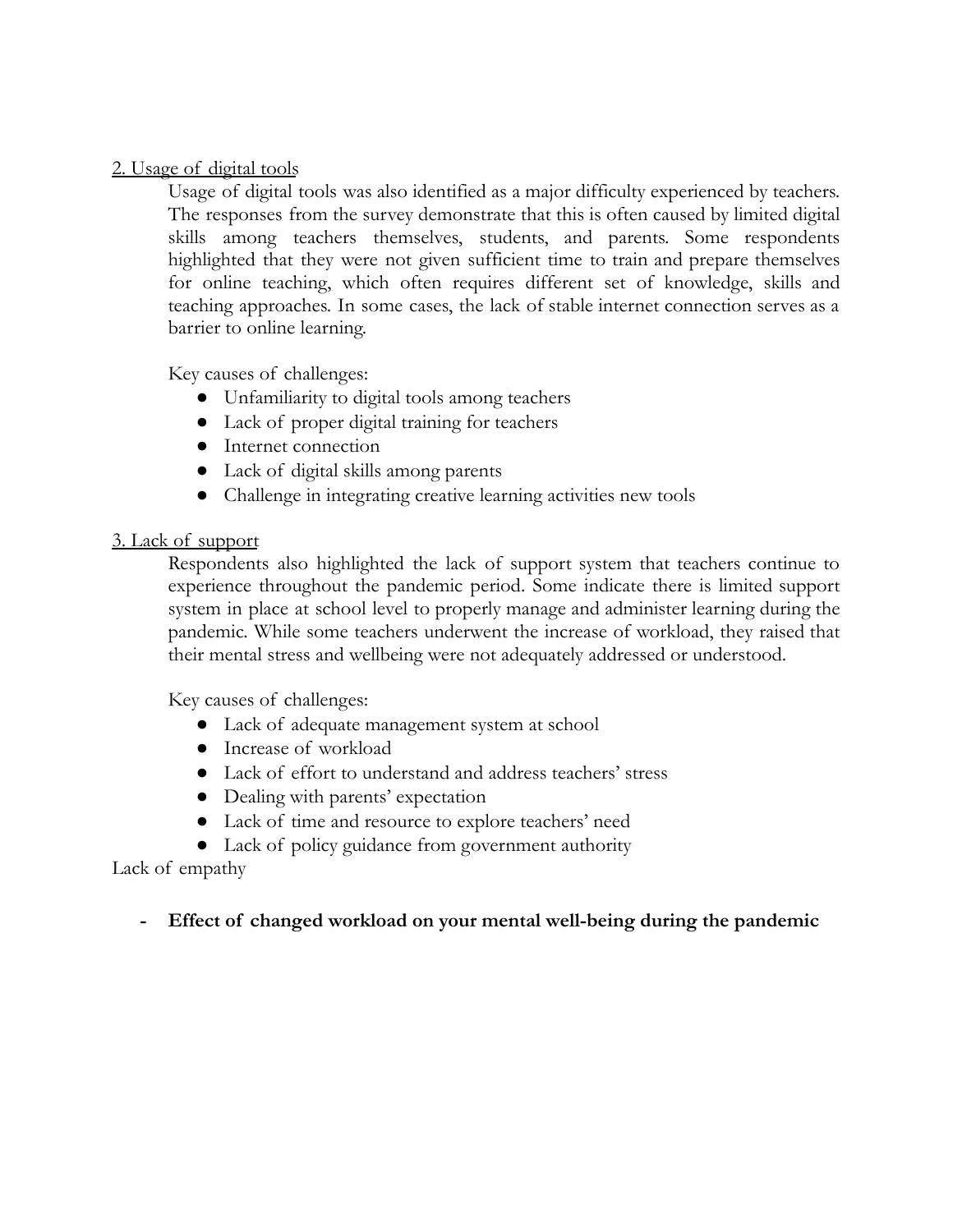

159 out of 181 participants who replied to the survey answered this question. Almost half the participants who answered (46.5% or 74 participants) perceived the effect of the changed workload on their mental well-being during the pandemic to be negative. 18.2% (29 participants) saw positive effects, while 35.2% (56 participants) perceived the effects as neutral or didn't notice any effects.

## **DISTRIBUTION OF "NEGATIVE" RESPONSES: 29 ASIAN, 43 EUROPEAN, 2 AUSTRALIAN**



Out of the 46.5% or 74 participants who perceived a negative effect of the changed workload on their mental well-being during the pandemic, 29 were Asian (39%), 43 were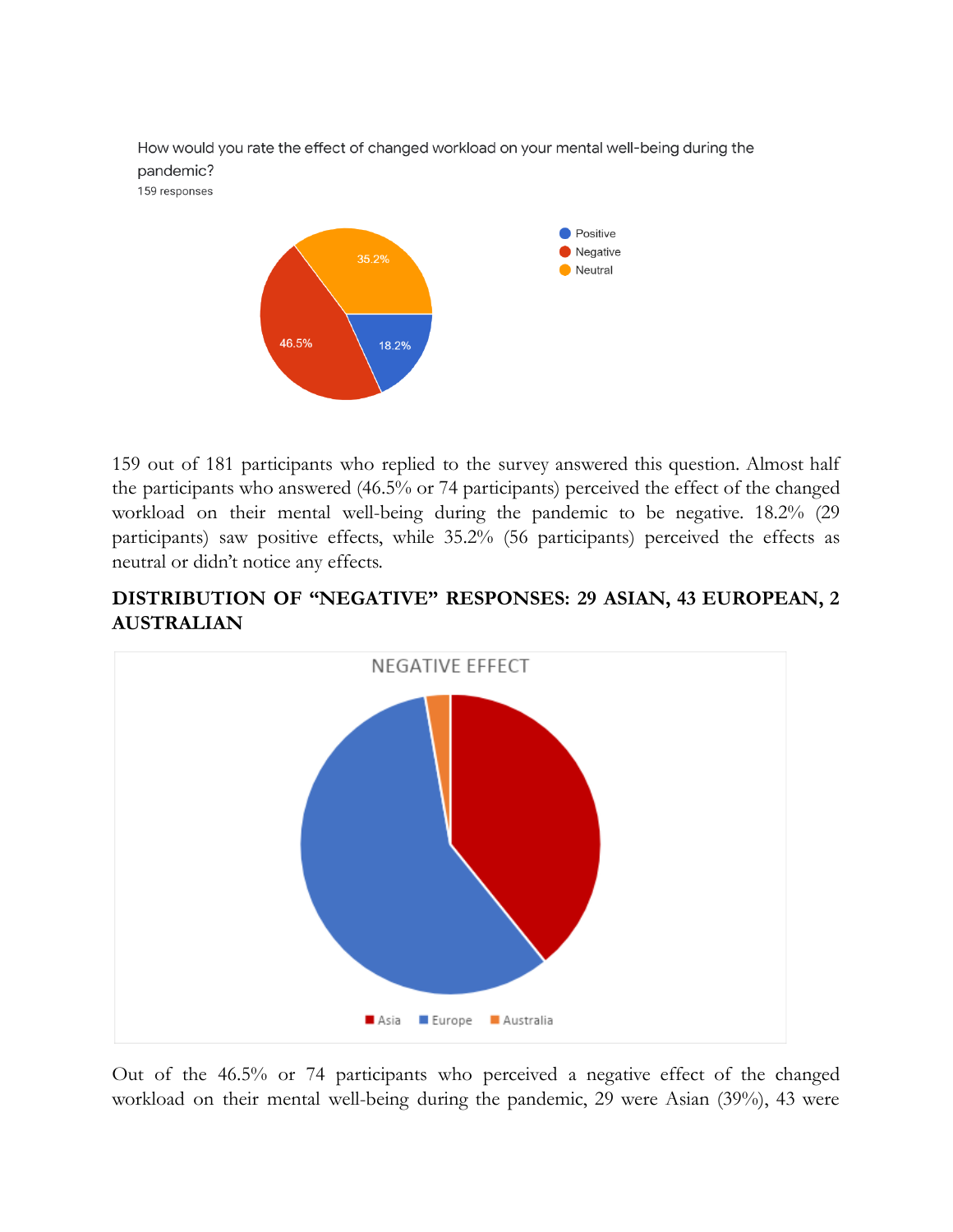European (58%), and 2 were Australian (3%). We can see that European participants were more likely to perceive negative effects than Asian participants.

# **DISTRIBUTION OF "POSITIVE" RESPONSES: 20 ASIAN, 8 EUROPEAN, 1 AUSTRALIAN**



Out of the 29 participants who perceived positive effects of the changed workload on their mental well-being during the pandemic, 20 were Asian (69%), 8 were European (28%), and 1 was Australian (3%). We can see that Asian participants were more likely to perceive positive effects than European participants.



### **DISTRIBUTION OF "NEUTRAL" RESPONSES: 39 ASIAN, 17 EUROPEAN**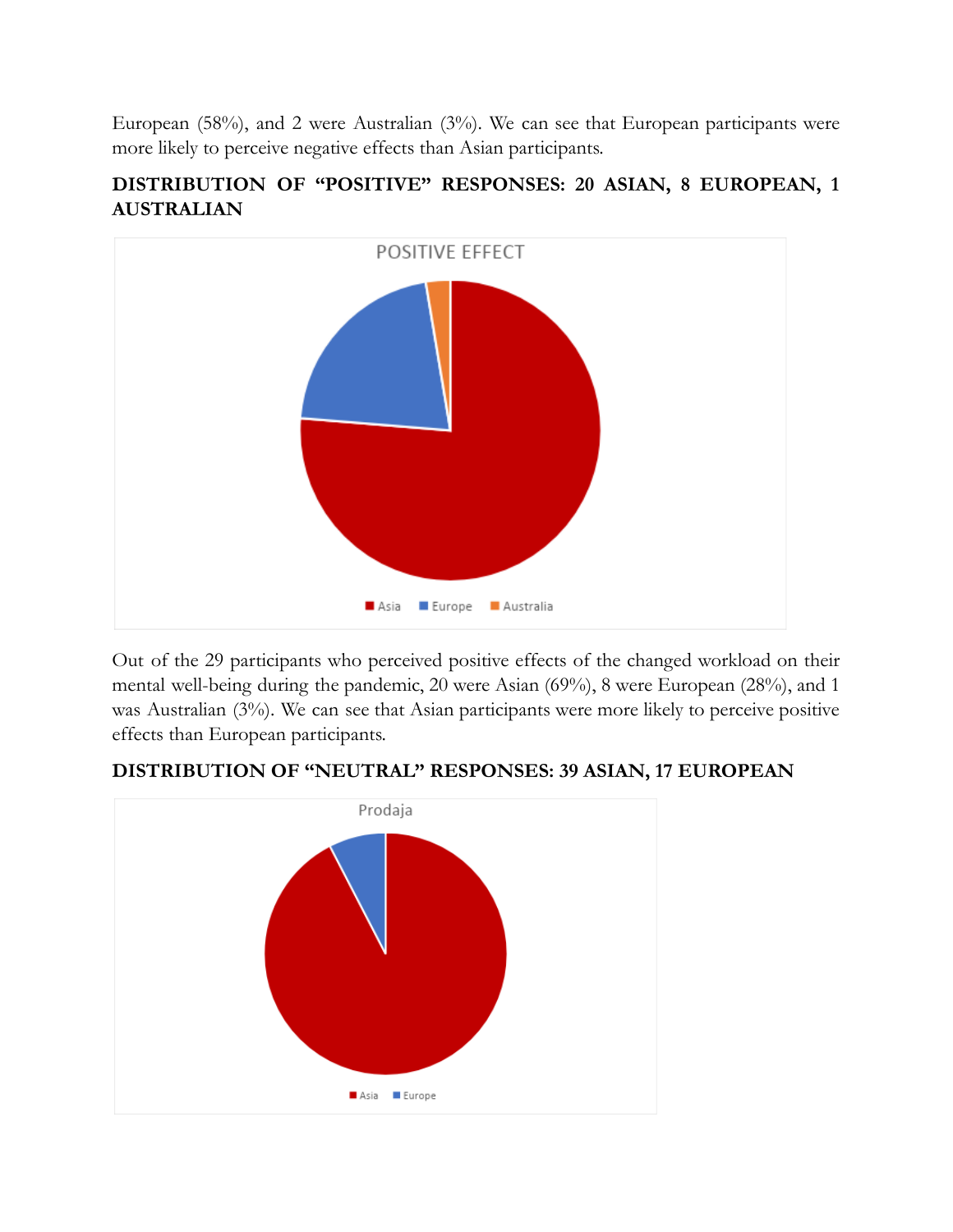Out of the 56 participants who perceived neutral or no effects of the changed workload on their mental well-being during the pandemic, 39 were Asian and 17 were European. We can see that Asian participants were more likely to perceive neutral or no effects than European participants.

Based on the content analysis of answers to the open-ended question asking the participants to expand on their perceived effects of the changed workload on their mental well-being during the pandemic, we identified the following main themes:



There are 10 main themes that were identified. When it comes to **challenges related to (working with) students**, participants listed challenges such as challenges related to assessment, grading, giving feedback and monitoring student progress; challenges in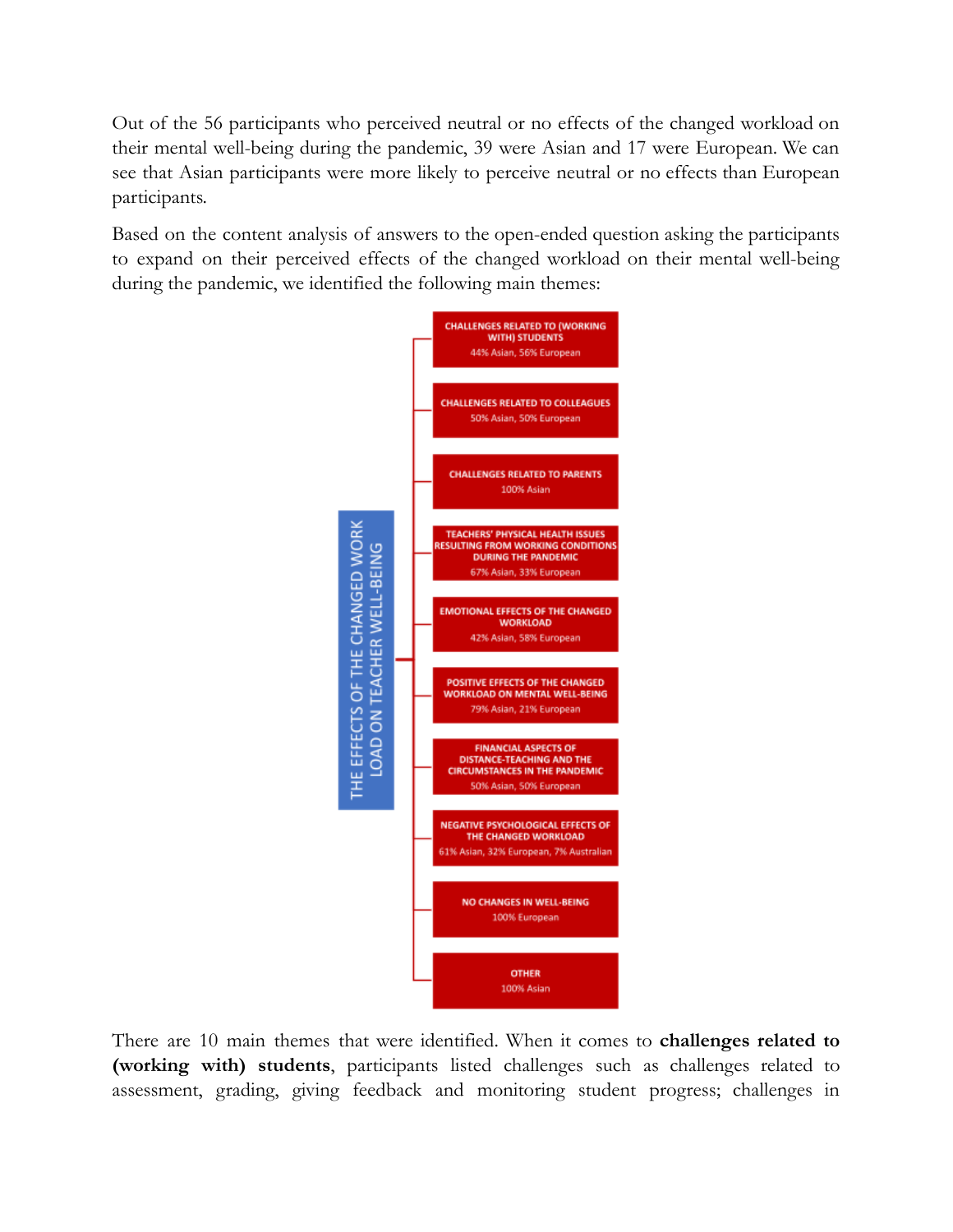recognising students' needs; socio-emotional challenges related to (working with) students; student accessibility considerations; and student engagement/motivation challenges.

**Challenges related to colleagues** included challenges in dealing with colleagues and challenges in supporting colleagues, while challenges related to parents had to do with managing parents' expectations.

When it comes to **teachers' physical health issues resulting from working conditions during the pandemic**, participants mentioned issues related to increased screen time, such as posture and diet, eyesight issues, and back issues, as well as issues related to decrease in physical activity.

In terms of **emotional effects of the changed workload**, the participants' answers can be divided into two main categories: positive feelings and negative feelings. One positive feeling identified by the participants was feeling in control, while the negative feelings included frustration, guilt, isolation, irritation, anxiety, uncertainty, exhaustion, stress, fatigue, and the negative mental health impact due to feelings of hopelessness and helplessness because of accessibility obstacles for students during lockdown.

Some participants also noticed some elements that had **positive effects of the changed workload on their mental well-being**. They listed WFH as a positive work environment, new skills and experiences gained due to changed teaching conditions, positive effects of the changed workload on time spent working, opportunity for more one-on-one interaction with students, readiness to adjust to new circumstances, self-motivation, availability of support, and positive psychological effects.

What is interesting is that in the theme "Positive effects of the changed workload on mental well-being", 79% of answers identified to fit into that theme came from Asian participants, while only 21% came from European participants, which fits with the statistics from the previous question, where 69% of participants who rated the effects of the changed workload on their mental well-being as positive were Asian participants. This reinforces the premise that Asian participants were more likely to perceive positive effects of the changed workload on their mental well-being during the pandemic.

When it comes to the **financial aspects of distance-teaching and the circumstances in the pandemic**, participants pointed out the negative financial aspects of distance-teaching and the circumstances in the pandemic, such as inadequate compensation for increased workload and increased expenses.

The participants also noticed some **negative psychological effects of the changed workload**. These included or resulted from lack of support from school management and authorities, challenges with balancing work and personal life, increased need for teacher availability by students, parents, and colleagues, time-management challenges, lack of social contact and access to self-care activities, and difficulties in managing WFH.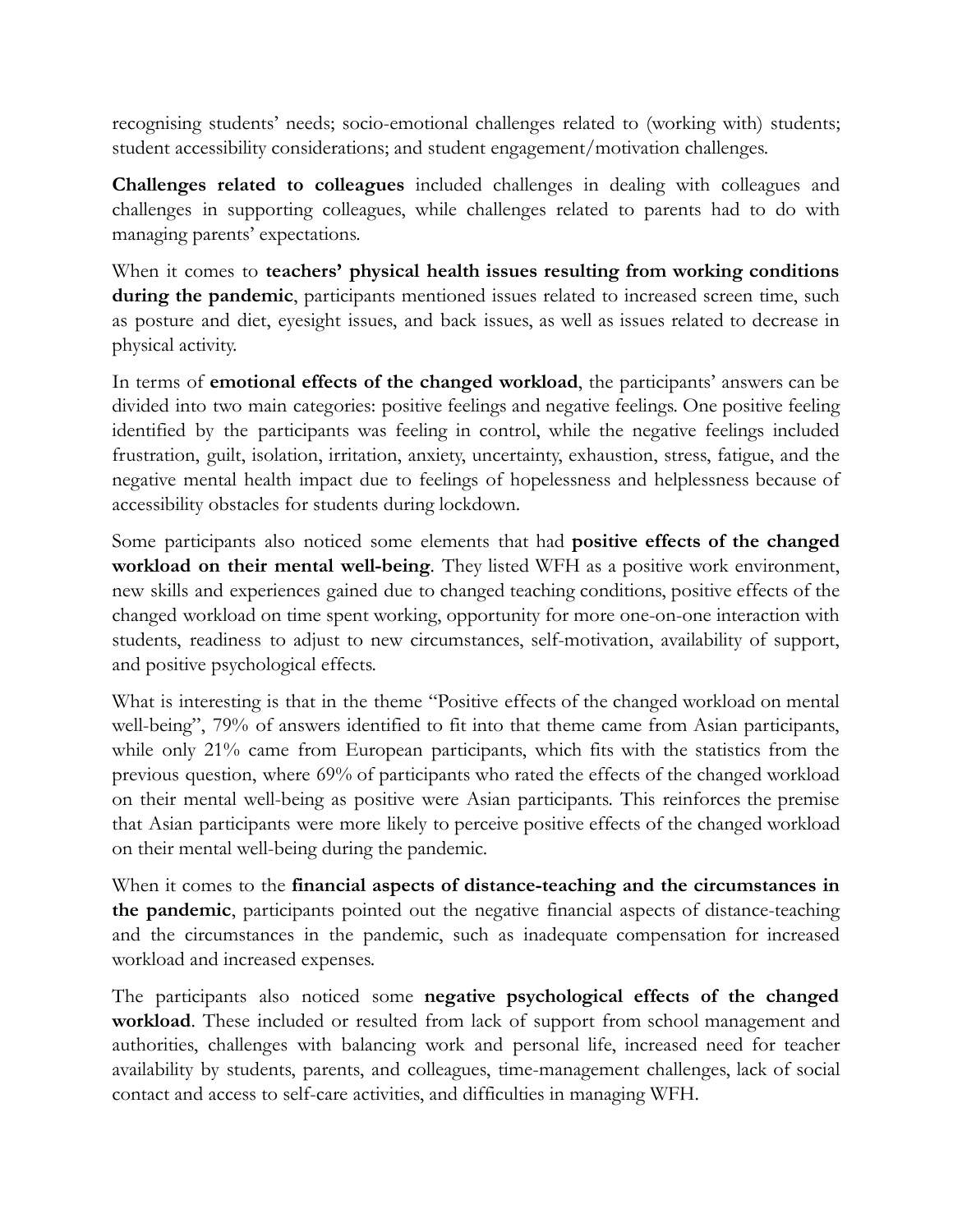Some participants said that they didn't notice any changes in well-being, while some listed effects that did not fit into any of the previously mentioned themes, such as the time difference between them and their students, additional housework, one's own attitude towards work is key in mental well-being, and the love towards teaching making the increased workload manageable.

### **- What were some of your other unmet needs?**

At the end of the survey, the participants were asked to list any other unmet needs that weren't previously addressed in the survey. Based on the conducted content analysis, their answers can be summarised in the following 9 themes:

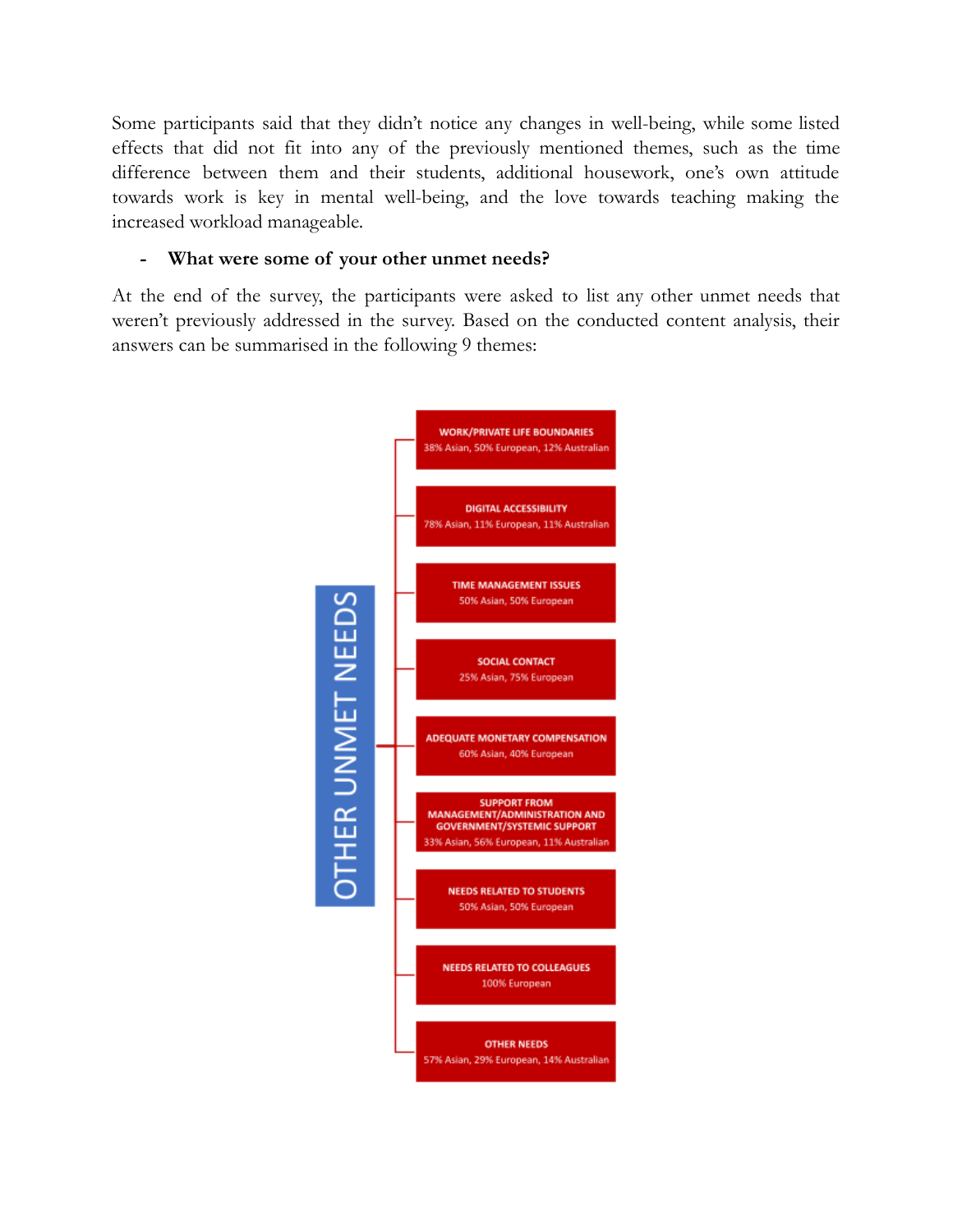When it comes to **work/private life boundaries** participants listed time-related needs such as respect of free time, private needs, the right to not be available outside working hours, especially in the evening, enough time to maintain a work/life balance, need for personal time, and the effect of the pandemic on their free time. In this theme they also mentioned family and childcare-related needs, such as considering the point of view of families and children and resources for teachers in caring for their own children, as well as regular life needs and the need for activities outside of work.

In terms of **digital accessibility**, participants mentioned the following needs: internet accessibility, including unobstructed connectivity, a universal, stable internet connection, and an adequate internet access for students; accessibility of digital tools and infrastructure; and technical support, such as support from the ICT teacher and more training for online teaching.

Participants also mentioned **time management issues** that included a need for more time to manage all work obligations. Furthermore, within the theme of **social contact**, the participants expressed the needs such as the ability to offer and receive physical consolation, the need for human contact, the need for social contact, and the need for face-to-face communication with students.

Within the theme of **adequate monetary compensation**, participants listed needs that included allowances for costs of distance teaching (mobile network costs etc.), especially considering diminished wages, financial support, including financial support to cover extra costs of online teaching, and an attractive salary.

When talking about **support from management/administration and government/systemic support**, participants expressed the need for management/administration support, including effective crisis management skills and support from superiors, evidence of care by management, understanding from superiors, opportunities to expand expertise, management and leadership, preparation of adequate instructional materials, and an adequate cleaning of the workplace. They also expressed the need for government/systemic support, including free health and mental health services for teachers, financial services for teachers, more time and financial resources to ensure higher quality education conditions, and real care by relevant agencies. In this category, they also listed needs such as paying attention to the needs of teachers, reduction of responsibility and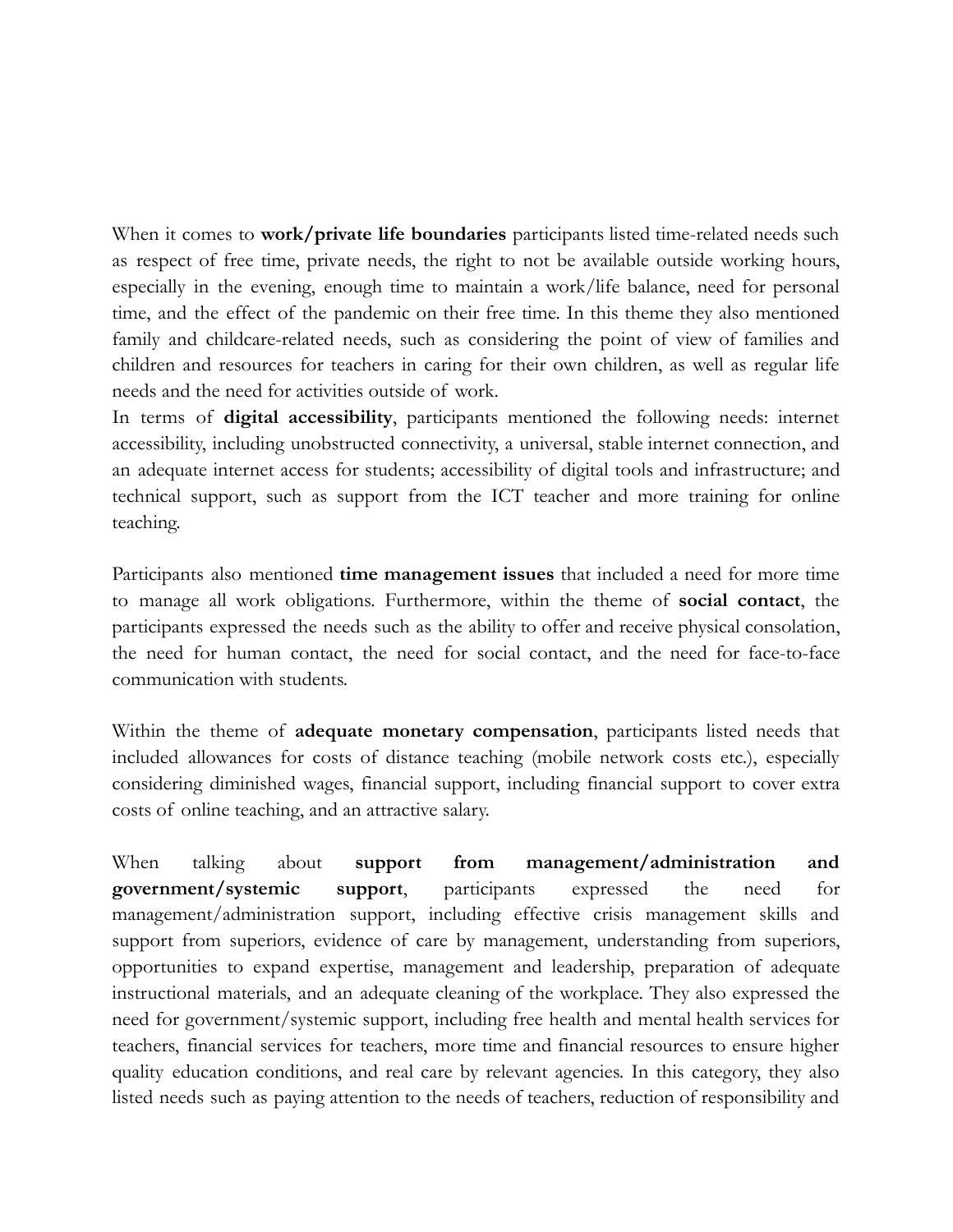bureaucracy overloads, and more time dedicated to the educational relationship and less bureaucratic tasks for teachers.

**Needs related to students** included a better approach to students with SEN, concerns for students' achievement and well-being, parental assistance to learners, active student participation, student motivation, and clear student progress criteria, while **needs related to colleagues included** awareness around loss of colleagues, cooperation from colleagues in adapting to new circumstances, and communication with colleagues.

**Other needs**, which could not be categorised in any of the previous themes, included easier acceptance of change, personal support, psychological needs, feeling of community, coordination with the community, physical activity, less screen-time.



# **- Effect of school support on teacher's mental well-being**

**78 out of 181 teachers who participated in our survey** felt that the school support had **no to small impact** to their mental well-being during the pandemic. **69 teachers** believed that **schools they work at have fully supported the teachers** and helped them tremendously to survive during the pandemic. Nevertheless, there are **a small number of teachers (34)** whom **their concerns and needs are not taken seriously by schools.**

The next step of this analysis is to breakdown the survey result based on region and continent of the participants. If we lay out the survey result based on continent, we would later have a clear overview of the effect of school support for teacher well-being during the pandemic in each region.

**Half of the surveyed teachers in Europe** (41 out of 81) felt that teacher's support to mental and well-being **had no to little impact. A third of the surveyed teachers** (24 out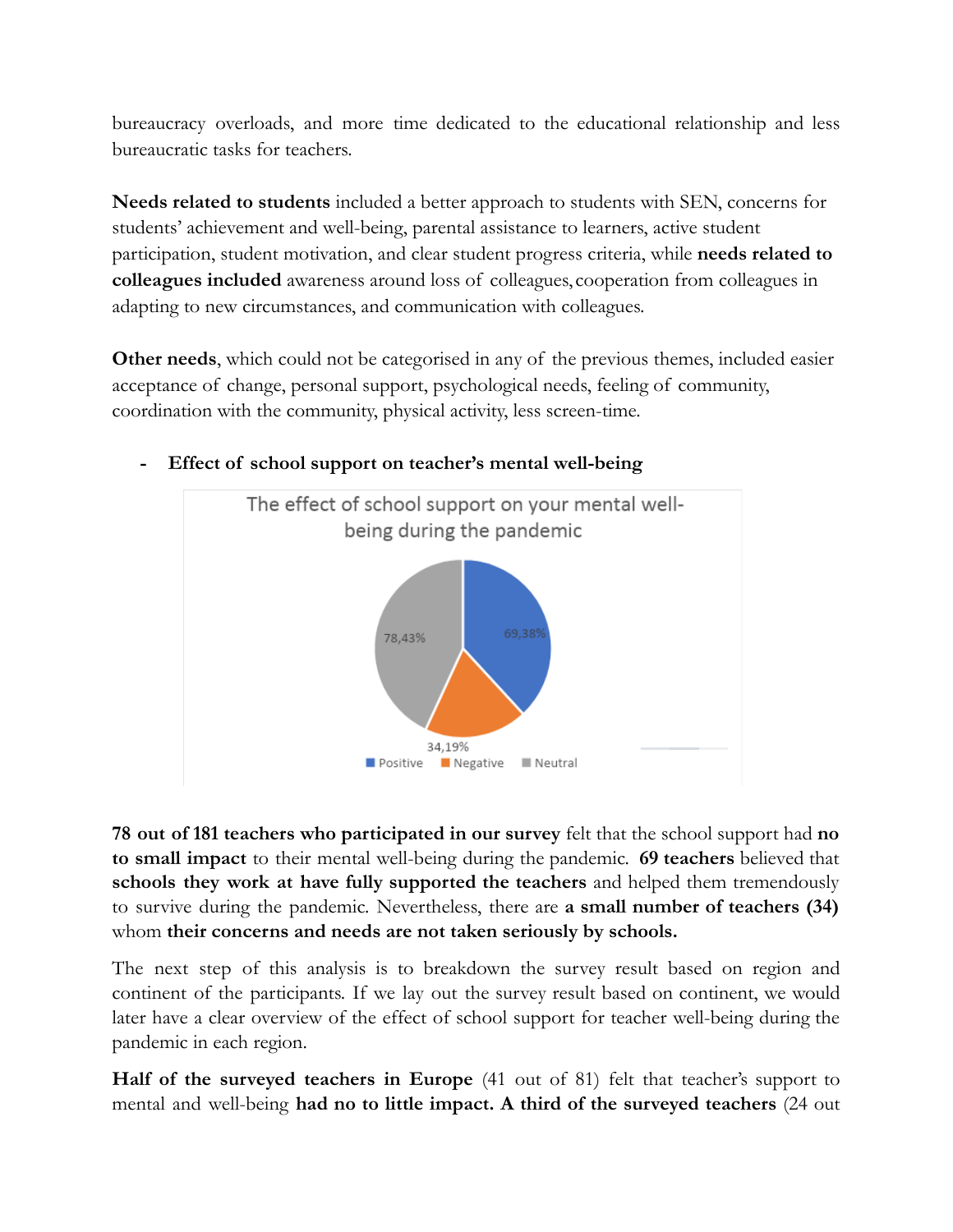of 81) believed they had received adequate support for mental well-being during the pandemic. **Closely followed by some teachers** (16 out of 81) **who did not received enough support from school.**



Taking answers from the open-ended questions of our survey, there are several reasons as to why **teachers in Europe felt no effect from the support provided by their schools.** The responds are as follow:

- "The experience wasn't negative or positive, I wish that I had received some sort of education to know how to conduct online classes."
- "School support has been helpful; knowing you always have people you can count on, ask them questions etc. is great. However, nobody can take away the increased workload for me."
- "They have shown some verbal support, but not much practical one, really"

However, there are also some teachers in Europe who had received good supports from their schools. For example:

- "When given, the support has of course been positive. The colleagues have tried to support each other as well as they could, and the head teacher has also mostly been supportive."
- "School management and all colleagues, everyone, supported each other."
- "There was very much a 'we're all in the same boat' attitude and absolutely everyone helped if one had a query or was unsure of something. Staff meetings were held regularly online."

On the other side **in Asia, almost half of the surveyed teachers** (43 out of 97) **acknowledged that they have obtained good support from school for their well-being**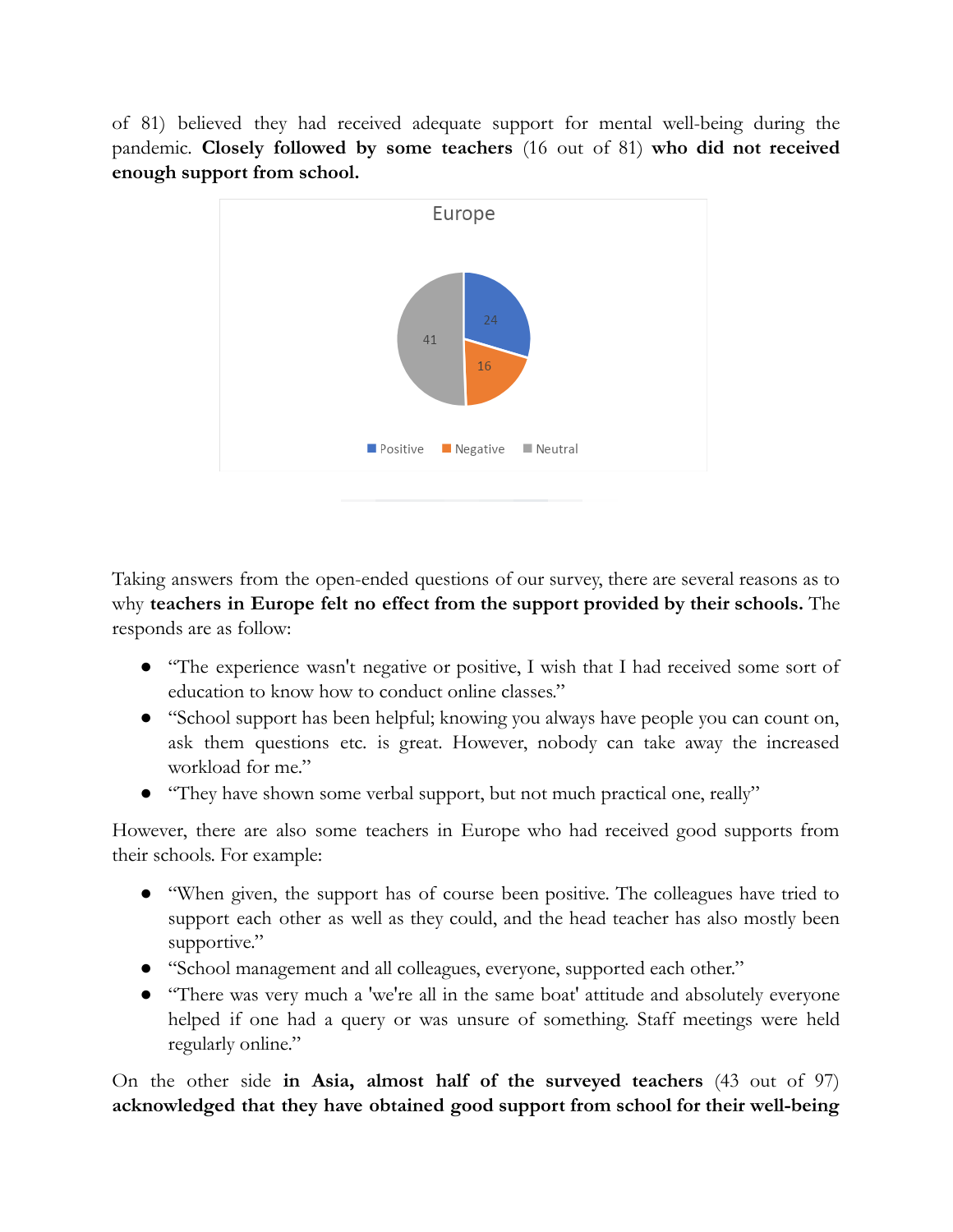**during the pandemic**. Moreover, **37 out of 97 teachers experienced no effect from the school support for their well-being**. Lastly, there are still some teachers (16 out of 97) had negative experience regarding school support for teacher's well-being during the pandemic.



To compliment the chart result, there are several answers taken from the open-ended questions that would explain why teachers in Asia region believed that they have received good support for their state of well-being from schools they worked at. The answers are as follow:

- "We were given training, time and again to meet the challenges and were taught to overcome all the problems and handle the situation as a team."
- "We had regular online meetings to deal with the problems that we were facing."
- "School is quick to provide all the support and infrastructure and training on the tech tools."
- "School has gotten to know what teachers need so they have been trying to support us."
- "Admin were aware and constantly give moral support and encouragement."

Yet, it does not change the fact that there are also teachers in the region who received little to no attention at all from school, and this led to some them feeling abandoned and alone.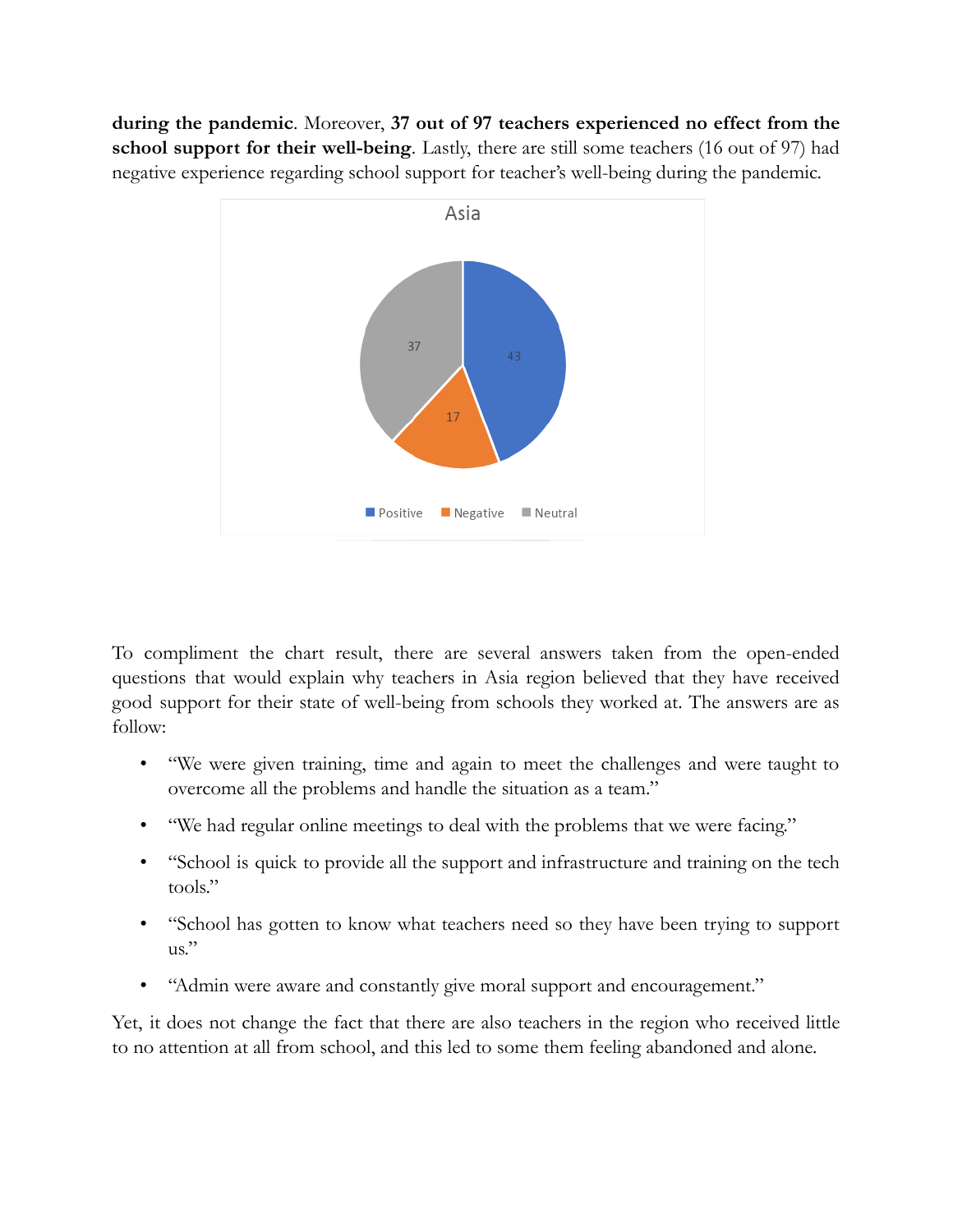- "Students' well-being has more support than employees' to the point that students get a lot of school breaks while employees still push thru with virtual meetings for the betterment of the students."
- "No guidance was offered, we had to deal with online and hybrid teaching all by ourselves. It was hard."
- "They just don't care."
- "They left me alone."
- "School system doesn't care for teachers' well-being at all. Crucial thing is satisfying bureaucratic forms."



**- Effect of communication challenges on teacher's mental well-being**

On this part, the survey covers communication challenges and its impact to teachers' well-being during the pandemic. **More than half of the teachers (92 out of 181)** felt that making communication with colleagues, relatives, and school administration officers **do not have significant impact** to their mental well-being. In short, their experience is neither good or bad.

The next step of this analysis is to breakdown the survey result based on region and continent of the participants. If we lay out the survey result based on continent, we would later have a clear overview of the effect of communication challenges to teacher well-being during the pandemic in each region.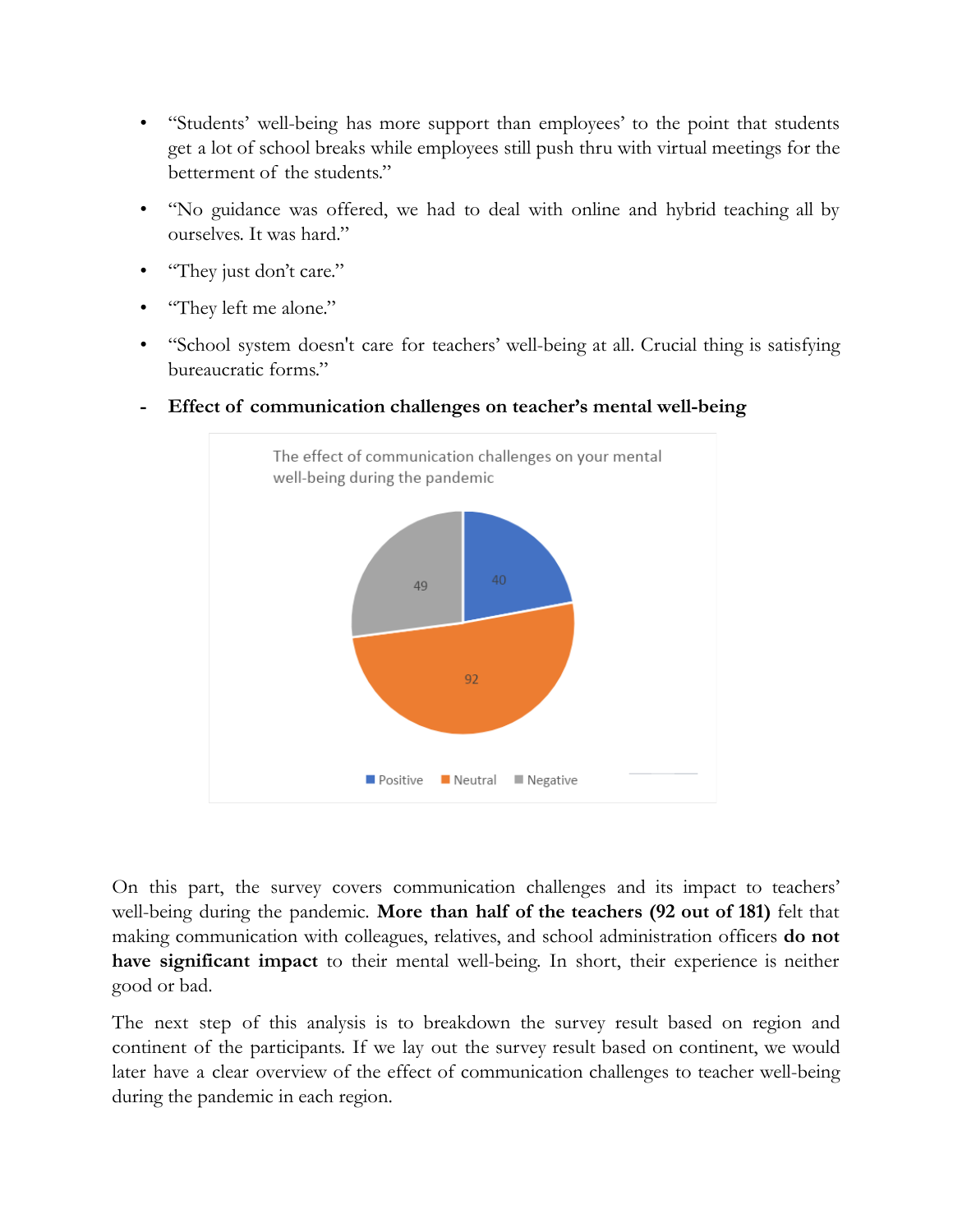Interestingly, the result collected from the survey showed a quite homogenous response in which **teachers from Europe and Asia experienced neither negative or positive impact to their mental and well-being when encounter communication issues (with colleagues, school administrations, and/or relatives) during the pandemic.**



*The ef ect of communication to teacher's mental well-being in Europe and Asia*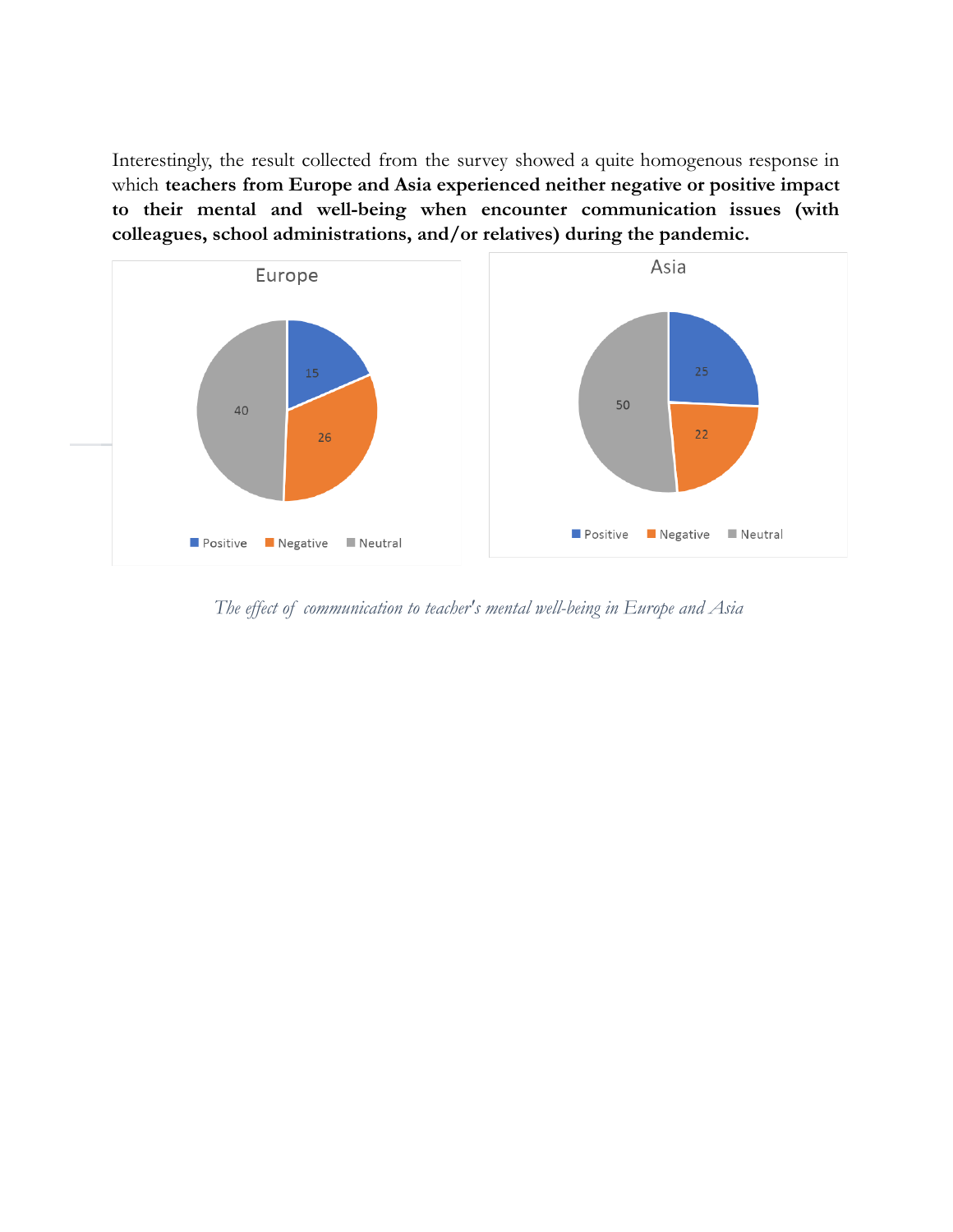To understand the situation, here are some responses from the participants regarding their experience on the issue:

- "There have been challenges in communication as when you correspond through emails, WhatsApp or Telegram, many a times other messages flood the inbox and my message gets neglected. But our school administration has tried its best to keep the communication doors open."
- "Communication via email and messenger are helpful but there are also days when receiving a message/email that contains announcements or complaints still gives me much anxiety."
- "Some parents and some teachers communicate each other. Some of them cannot communicate during pandemic."
- "People need to talk. But sometimes because of a huge workload it was difficult to find time for that. "

Nonetheless, we cannot neglect the fact that teachers do also encountered positive and negative experience on the issue.

### **Positive experiences:**

- "I didn't feel alone. I kept on interacting with the parents, also during the afternoon, sometimes for longer sessions. I was also able to communicate with students individually, when they needed it."
- "Positive purely because my colleagues and friends from the institution were always there to lend a patient ear."
- "I had a very supportive staff and management. They are always there to hold our hand."
- "The superiors pay attention to the communication among teachers, colleagues, superiors as well as to the parents and students."
- "I had more opportunities to give individual (digital, written) feedback to all the students, more than is usually possible in 50 min classes with 25 students."

### **Negative Experiences:**

- "The pressure parents put on teachers regarding their desired grade for their child was enormous, which didn't come with the pandemic but the pandemic was used as an excuse to attack teachers."
- "Communication is more difficult in general as when people are under stress and dealing with external issues, they may not answer emails and messages."
- "It is difficult to share our thoughts and ideas to the administration because they already have their own decisions."
- "Constantly feeling lonely and boredom being isolated from the normal lifestyle.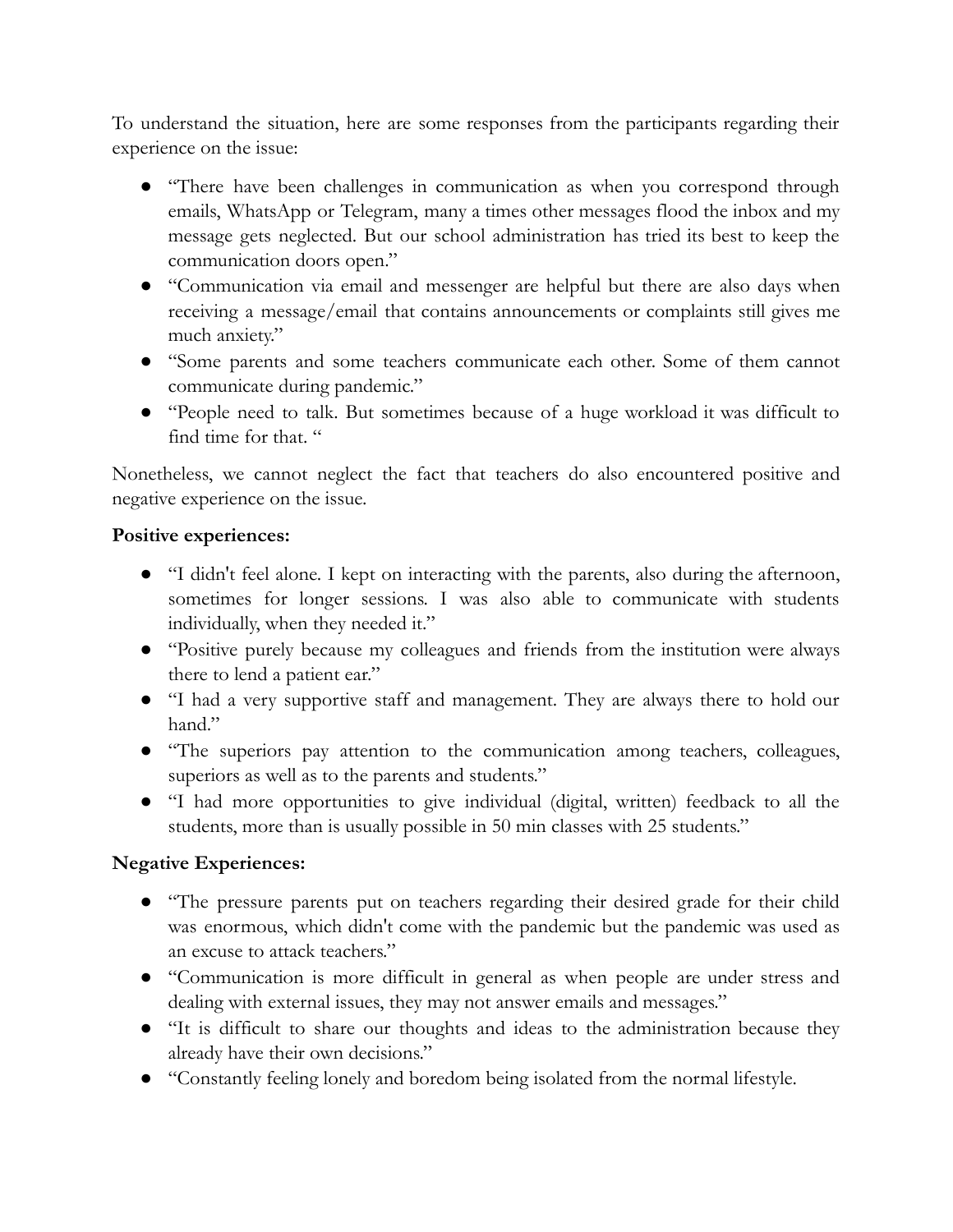● "I get so frustrated and disappointed when students didn't attend online classes, didn't hand in tasks. After all the effort and energy I have put in just to create a lesson, the students don't show up.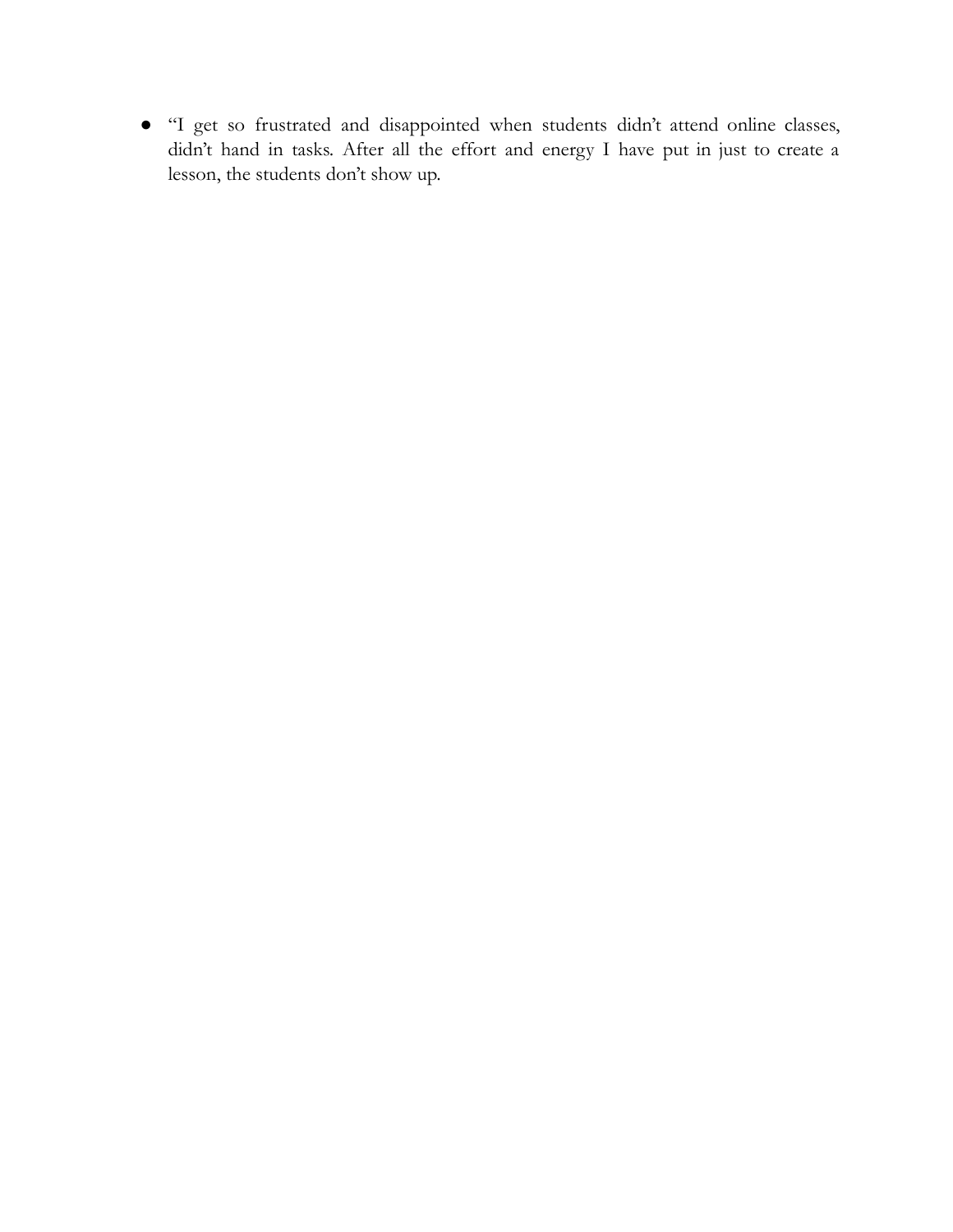## **Appendix 1: Factor Structure of the Quantitative Questionnaire**

*All these statements were rated on a scale of 1 ("Completely Disagree") to 5 ("Completely Agree")*

## **Factor 1: Support received from schools during COVID-19**

**Item 6:** I received adequate technical support when we shifted to online teaching (e.g. introduction to new tools, tutorials, troubleshooting).

**Item 7:** I received adequate support in dealing with the logistical changes that came with online teaching (e.g. balancing online and in-person classes, ensuring that students have access to adequate technology, etc.).

**Item 8:** I received adequate support in dealing with the educational and pedagogical changes that came with online teaching (e.g. grading, class discipline, plagiarism prevention, student motivation, lesson plans etc.).

**Item 9:** I received enough personal support during this time (e.g. counselling, mental health resources).

**Item 10:** I feel that my school administration has had an empathetic response to the challenges that their staff have faced during online teaching.

### **Factor 2: Digital Literacy**

**Item 1:** I am able to use web conferencing software (such as Zoom, Google Meet, Skype etc.) to teach.

**Item 2:** I can use social media (such as Telegram, Whatsapp etc.) to communicate with my students.

**Item 3:** I am able to design online quizzes and polls to assess learning in online classes.

**Item 4:** I can use Learning Management Systems (for example, Jamboard, Google

Classroom, etc.) to supplement my teaching.

**Item 5:** I am able to use online discussions for teaching in my classes.

**Factor 3: Communication challenges faced during COVID-19 teaching**

**Item 14:** I experienced pressure due to parents' expectations towards me about their child's performance during COVID-19.

**Item 15:** I found communication with my colleagues during COVID-19 challenging. **Item 16:** I found communication with my superiors (principals, school managers/directors etc.) during COVID-19 challenging.